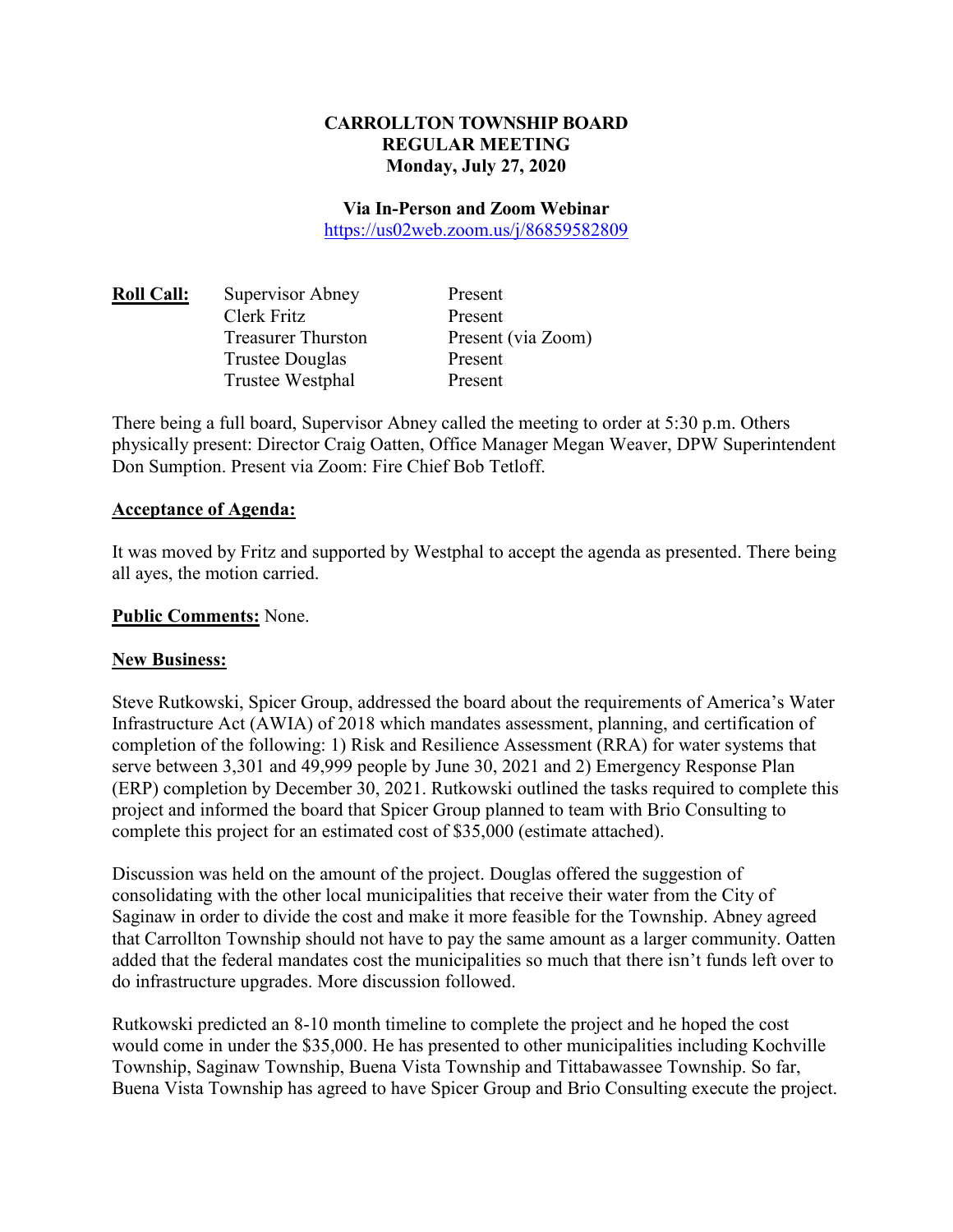Kochville Township has opted to complete it themselves. Rutkowski added that the Federal government plans to fine municipalities \$25,000 per day for not complying with the mandate. Sumption stated that he planned on attending the webinar about the mandate the following day (July 28).

It was board consensus to table the agenda item until the August 10 meeting to allow Sumption to obtain more information at the webinar and talk with other neighboring municipalities on their plans for complying with the mandate.

## **Approval of Minutes:**

It was moved by Douglas and supported by Fritz to approve minutes for: June 29, 2020 – regular and July 13, 2020 departmental meetings as presented. There being all ayes, the motion carried.

## **Correspondence:**

It was moved by Fritz and supported by Westphal to receive and file the correspondence as listed for July 2020. There being all ayes, the motion carried.

## **Accounts Payable:**

It was moved by Abney and supported by Fritz to approve the July Accounts Payable for the amount of \$197,946.52. There being all ayes, the motion carried.

### **Quarterly Investment Report:**

It was moved by Abney and supported by Douglas to receive and file the Quarterly Investment Report for June 30, 2020 (copy attached). There being all ayes, the motion carried.

### **Committee/Commission/Board Reports:**

Oatten informed the board that the new patrol vehicle was in service. Also, the new mobile radios had been installed in all of the police vehicles.

Abney asked Oatten if the new vests had been ordered for the police officers and what the timeline was for the squad room renovations. Oatten responded that with the COVID-19 pandemic, these two issues were delayed. Sgt. Kellett was working on getting the vests ordered.

Discussion was held on the amount of unpaid Non-Owner Occupied licenses. Abney asked Weaver to make a note on possibly increasing the fees/penalties for next year to gain more compliance.

Sumption stated that some residents have been noticing a chlorine smell in the water. He explained that due to the high temperatures this summer, the water temperature is higher and the City of Saginaw adds chlorine to combat possible bacteria. The DPW has been flushing hydrants to help lessen the smell. The water was perfectly safe to drink and use.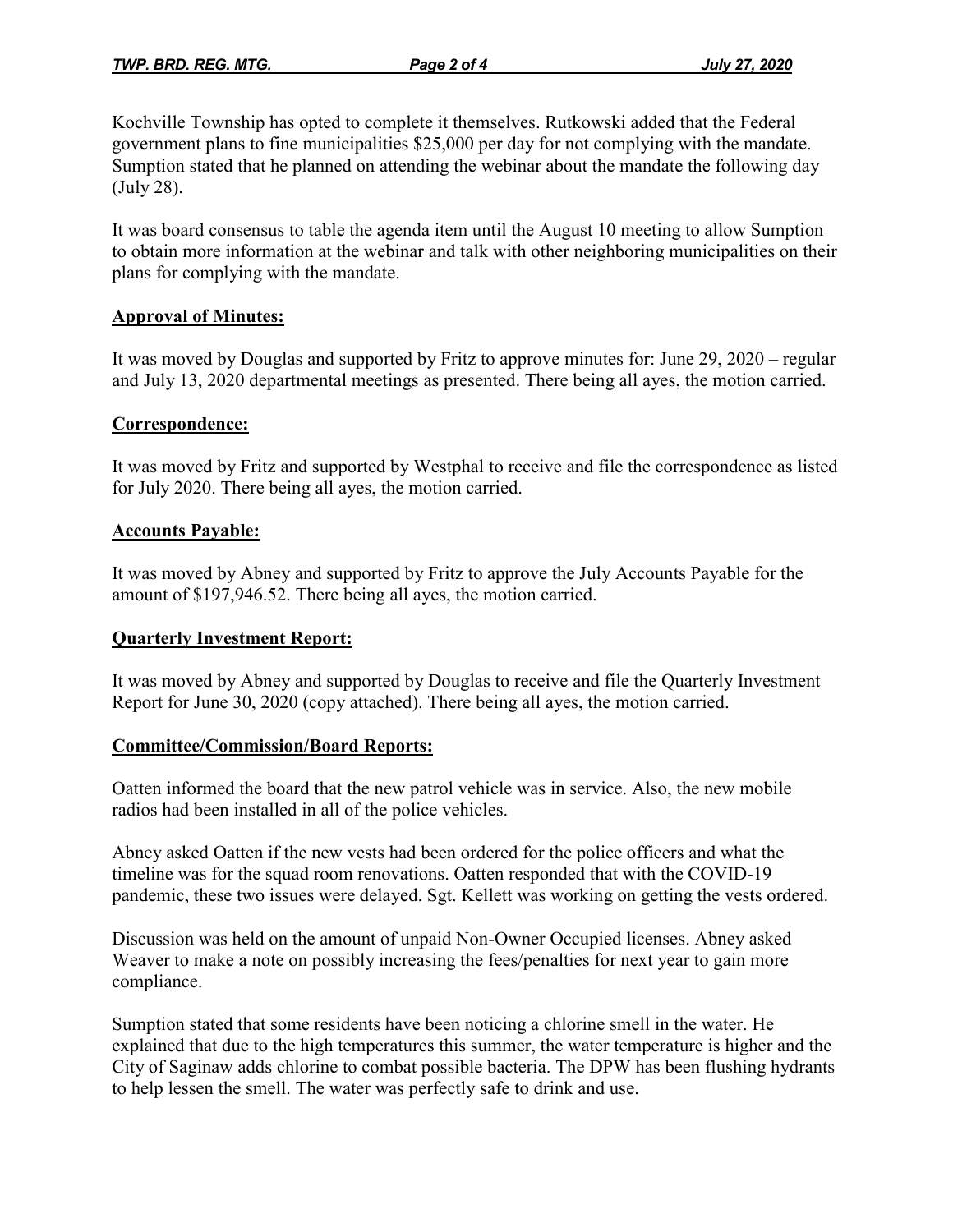Sumption explained that the primer was showing through on some of the fire hydrants that were painted last year. Since the Township provided the supplies and contracted the labor; he said it was difficult to prove what was causing the issue. After some research, Sumption bought a spray paint gun and the DPW are touching up the hydrants. If this works well, the DPW will paint the hydrants from now on.

## **Pending Business:**

Oatten stated that he would be meeting with Saginaw County Road Commission to get a couple of cost estimates so that the Township has an idea of how much the new tax road millage revenue will cover.

Oatten stated that he had a phone conversation with the representative from Md7 (leasing consultant for Global Towers) but he hasn't received their response in writing yet. He would bring it to the board as soon as it was received.

## **Public Comments:** None.

### **Director Comments/Updates:**

Oatten informed the board that due to COVID-19, Saginaw County Mosquito Control was not holding tire drives this year. He reached out to them about possibly allowing Carrollton to collect tires from residents and schedule a drop-off at their facility to which they agreed. Discussion followed on choosing a date to allow residents to put tires (off the rims) out to the curb and Abney would gather some volunteers to pick them up. It was board consensus to hold the event on Saturday, August 22, 2020 from 7:00am – Noon. Residents may also drop the tires off at the Township Office during that time. Weaver stated she would get a flyer made and start advertising on social media as well as the Township website.

Oatten handed out wording for a proposed plaque to commemorate the road improvement millage being passed by the residents at the March 10 Election. Board members thanked Oatten for putting it together.

Weaver stated that Deputy Clerk Mejia was busy preparing for the August 4 Election. With all of the COVID-19 guidelines and restrictions, the election preparation was much different this year and she commended Mejia on the great job she was doing under the circumstances.

Oatten informed the board that he planned on attending a webinar (July 30) about the Water Assistance Program being provided by the Michigan Department of Health and Human Services as part of the CARES Act funding appropriated in Public Act 123 of 2020. There was \$25 million available to reimburse water utility providers that offer bill forgiveness for arrearages and fees incurred by residential water customers during the COVID-19 state of emergency. Because of the quick turn-around, Oatten opted in to the program; however, the Township can always opt-out if they wish. He also added that residents must already be receiving food assistance from the State in order to qualify for the assistance on their water/sewer bill.